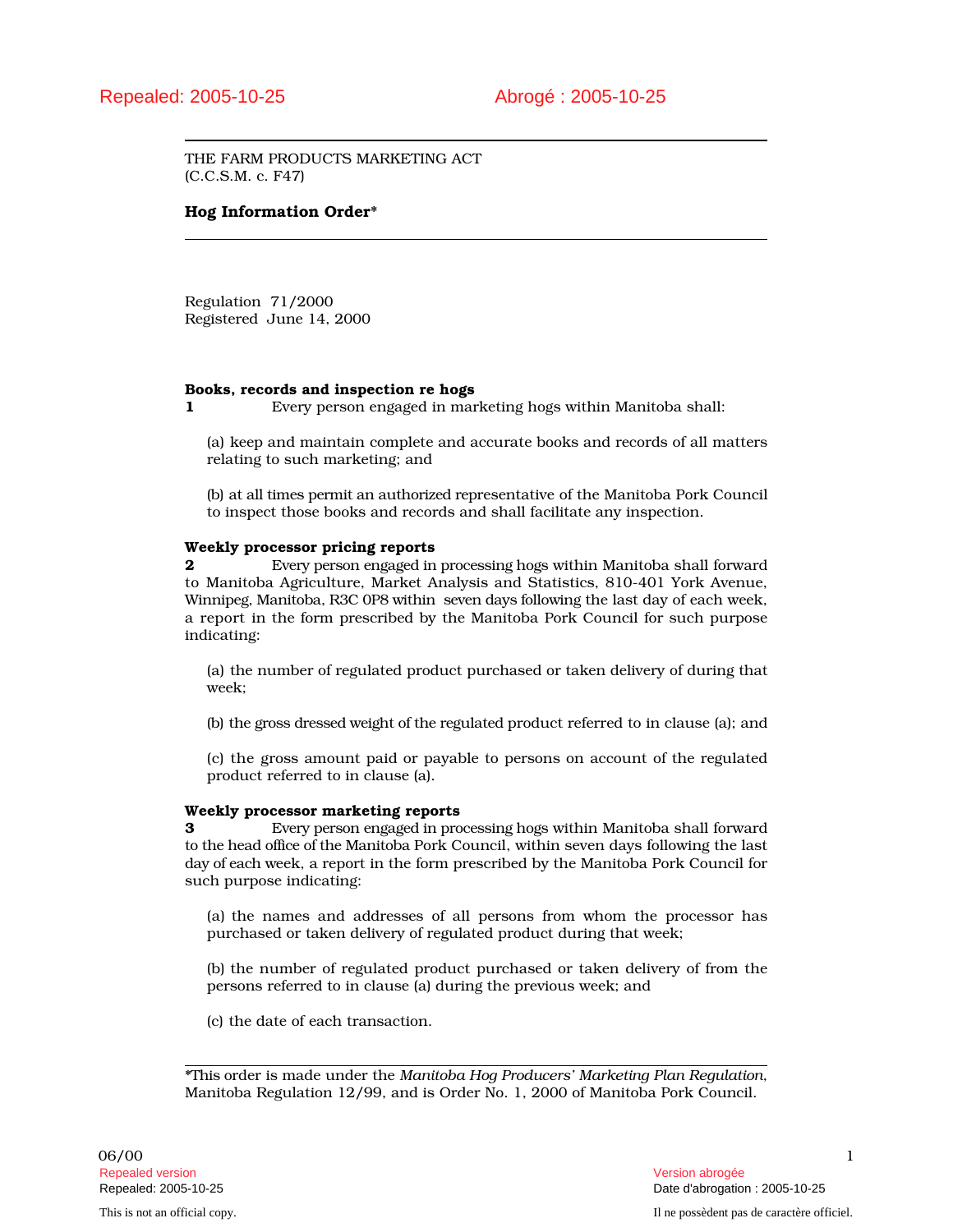## Weekly agents and re-sellers marketing reports

**4** Every person marketing regulated product within Manitoba as agent of the producer of such regulated product and every person acquiring regulated product in Manitoba for re-sale as a live animal shall forward to the head office of the Manitoba Pork Council, within seven days following the last day of each week, a report in the form prescribed by the Manitoba Pork Council for such purpose indicating:

(a) the names and addresses of all persons from whom such person has taken delivery of or acquired regulated product during that week;

(b) the number of regulated product taken delivery of or acquired from the persons referred to in clause (a) during the previous week;

(c) the date of each transaction; and

(d) the disposition of such regulated product by such person.

## Reports on request

**5** Every person engaged in marketing hogs within Manitoba shall upon request of the Manitoba Pork Council properly report to the Manitoba Pork Council such information respecting the marketing of hogs by such person as the Manitoba Pork Council may request; and without restricting the generality of the foregoing, shall forward to the head office of the Manitoba Pork Council within seven days of request from the Manitoba Pork Council, a report on such marketing in the form prescribed by the Manitoba Pork Council for such purpose, containing the information and data indicated thereon properly certified as accurate.

## Coming into force

**6** This order comes into force on the date it is filed with the Registrar of Regulations.

Repeal

7 Manitoba Regulation 124/96 is repealed.

May 31, 2000 MANITOBA PORK COUNCIL:

Marcel Hacault Chairman

Ted Muir General Manager